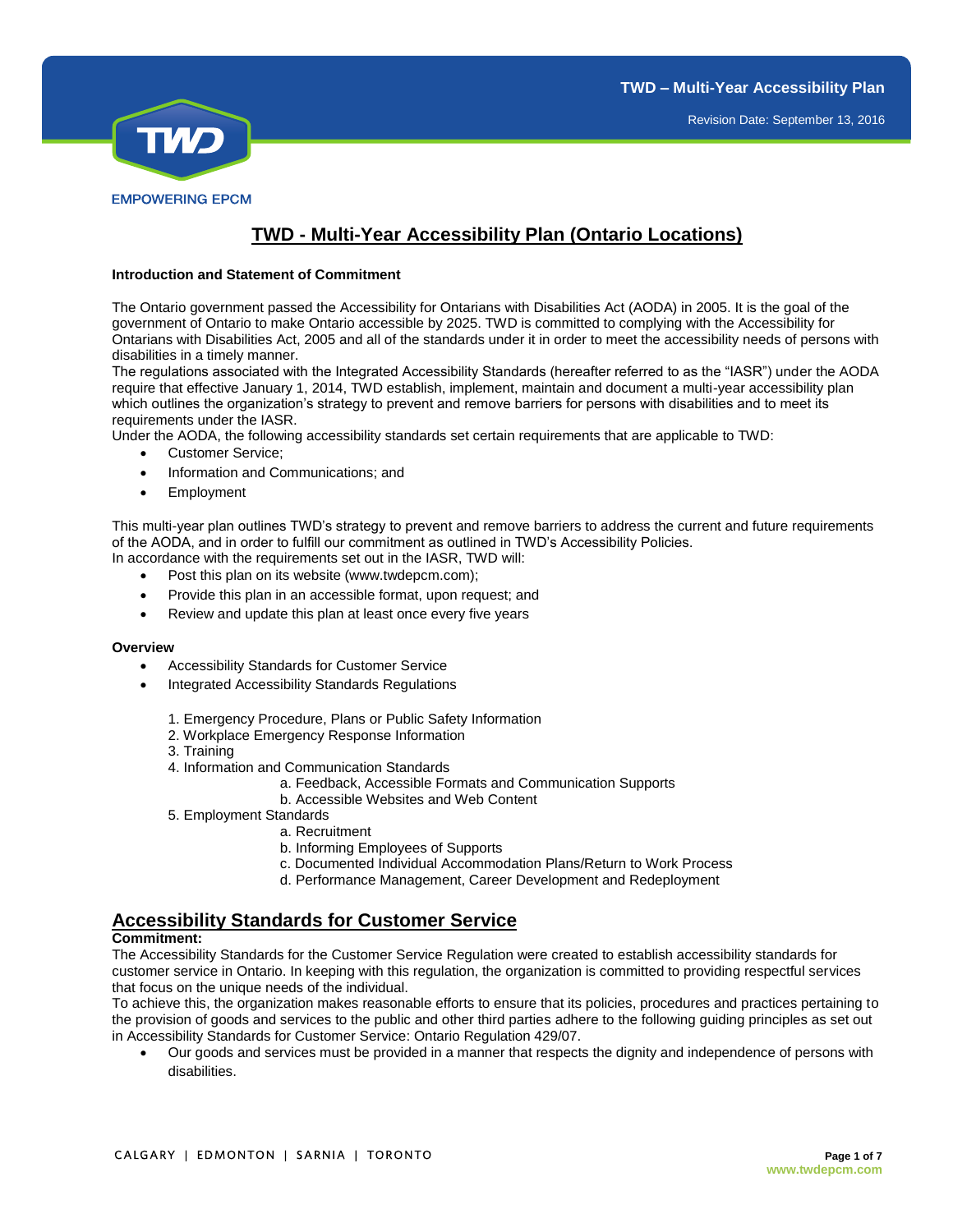

## The provision of our goods or services to persons with disabilities and others must be integrated unless an alternate measure is necessary, whether temporarily or on a permanent basis, to enable a person with a disability to obtain, use or benefit from the goods or services.

 Persons with disabilities must be given an opportunity equal to that given to others to obtain, use and benefit from the goods or services.

TWD has been in compliance with the Accessible Customer Service Regulation under the AODA since January 1, 2012.

## **Action Taken:**

The following measures have been implemented by TWD:

- Ensuring all persons who, on behalf of TWD, deal with the public or other third parties, and all those who are involved in the development and approvals of customer service policies, practices and procedures, as well as all others providing services to our customers, are trained to communicate and provide the best possible customer service to all customers, including persons with disabilities;
- Ensuring staff are trained and familiar with various assistive devices that may be used by customers with disabilities who are accessing the TWD's goods or services;
- **Ensuring completion of accessibility training is tracked and recorded;**
- Ensuring customers accompanied by a guide dog or other service animal in areas of TWD open to the public and other third parties, are accommodated;
- Ensuring that if a person with a disability is accompanied by a support person, the support person is accommodated.
- Issuing a public notice in a timely manner in the event of a planned or unexpected disruption of service or inaccessibility of facilities used by persons with disabilities. The notice must include the reason of the disruption, the anticipated duration, and a description of alternative facilities or service, if any, that may be available.
- Continuing to welcome and appreciate feedback from persons with disabilities through multiple communication methods;
- Reporting compliance with the customer service standard on the Accessibility Compliance Reporting tool at ServiceOntario's One-Source for Business website.

## **Required compliance date: January 1, 2012**

Status: Completed Planned Action:

Report continued compliance with the customer service standard on the Accessibility Compliance

Reporting tool at ServiceOntario's One-Source for Business website. **Required compliance date: January 1, 2015**  Status: Future-dated

# **Integrated Accessibility Standards Regulation**

### **1. Emergency Procedure, Plans or Public Safety Information Commitment:**

TWD is committed to complying with the provisions of the AODA in respect of this requirement, with the objective of making our company premises safer for persons with disabilities during emergency circumstances. **Action Taken:**

The following measures will be implemented by TWD effective January 1, 2015:

 Emergency procedures, plans and public safety information that are prepared by TWD and made available to the public, will be made available in an accessible format or with appropriate communication supports, as soon as practicable, upon request;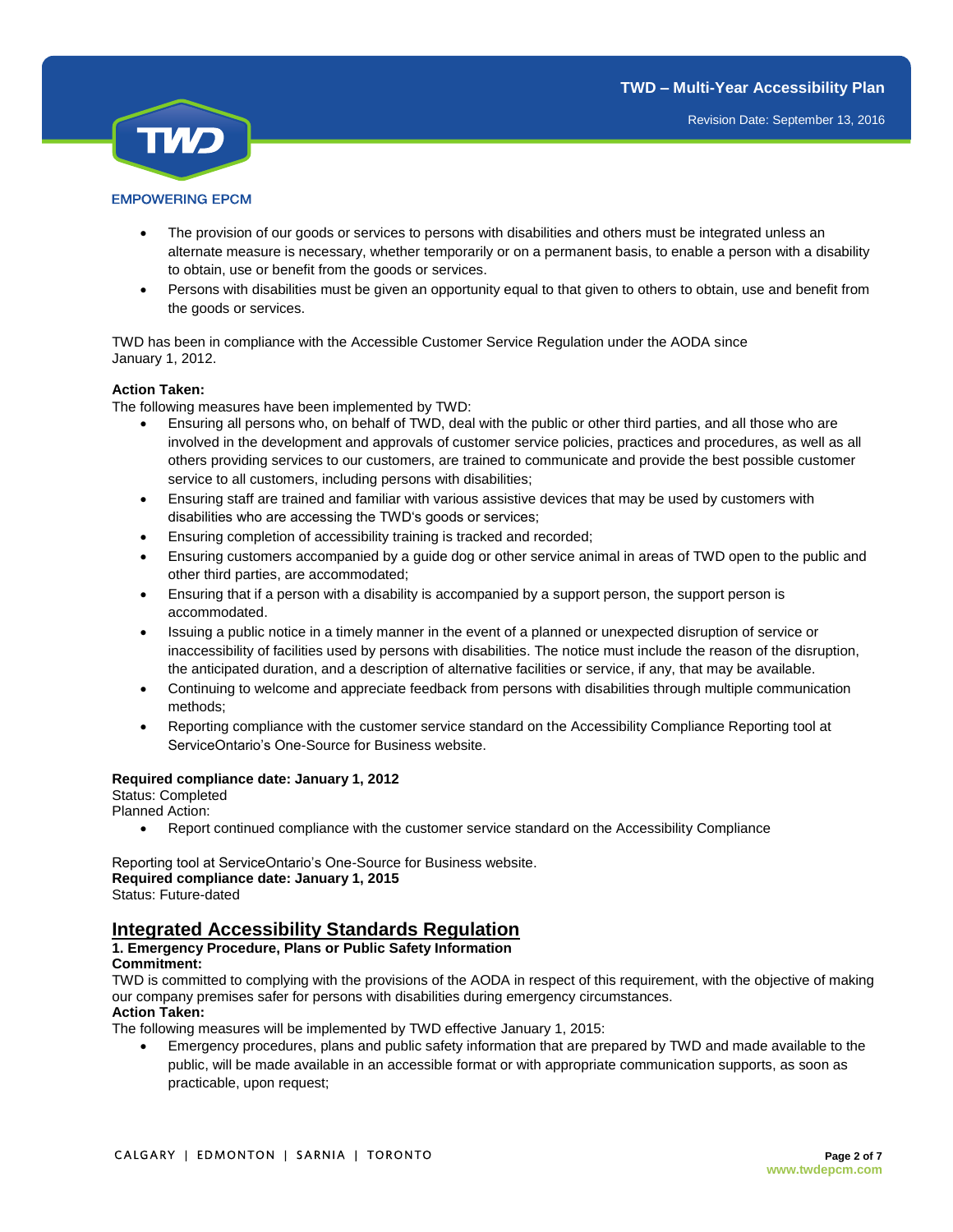

Required compliance date: January 1, 2015 Status: In progress

# **2. Workplace Emergency Response Information**

## **Commitment:**

Where TWD is aware that an employee has a disability and that there is a need for accommodation, individualized workplace emergency response information will be provided to the employee as soon as practicable if such information is necessary given the nature of the employee's disability.

## **Action Taken:**

The following measures will be implemented by TWD effective January 1, 2015:

- Where the organization becomes aware of the need to accommodate an employee's disability, and if the employee's disability is such that the individualized emergency response information is necessary, TWD will provide individualized workplace emergency response information to the employee with the disability as soon as practicable after it becomes aware of the need.
- If an employee who receives individualized workplace emergency response information requires assistance, with the employee's consent, TWD will provide the workplace emergency response information to the person designated by the organization to provide assistance to the employee.
- TWD will review the individualized workplace emergency response information when:
	- o the employee moves to a different location in the organization;
	- $\circ$  the employee's overall accommodations needs or plans are reviewed; and/or
	- o TWD reviews its general emergency response policies.

## **Required compliance date: January 1, 2015**

Status: In progress

# **3. Training**

## **Commitment**:

TWD is committed to implementing a process to ensure that all employees, volunteers, and all other persons who provide goods, services and facilities on TWD's behalf, and persons participating in the development and approval of TWD's policies, are provided with appropriate training on the requirements of the IASR and on the Ontario Human Rights Code as it pertains to persons with disabilities, and are provided with such training as soon as practicable. **Planned Action:**

In accordance with the IASR, TWD will:

- Determine and ensure that appropriate training on the requirements of the IASR and on the Ontario
- Human Rights Code as it pertains to persons with disabilities, is provided to all employees, volunteers, third-party contractors who provide goods, services and facilities on TWD's behalf, and persons participating in the development and approval of the TWD's policies;
- Ensure that the training is provided to persons referenced above as soon as practicable;
- Keep and maintain a record of the training provided, including the dates that the training was provided and the number of individuals to whom it was provided;
- Ensure that training is provided on any changes to the prescribed policies on an ongoing basis.

## **Required compliance date: January 1, 2015**

Status: In process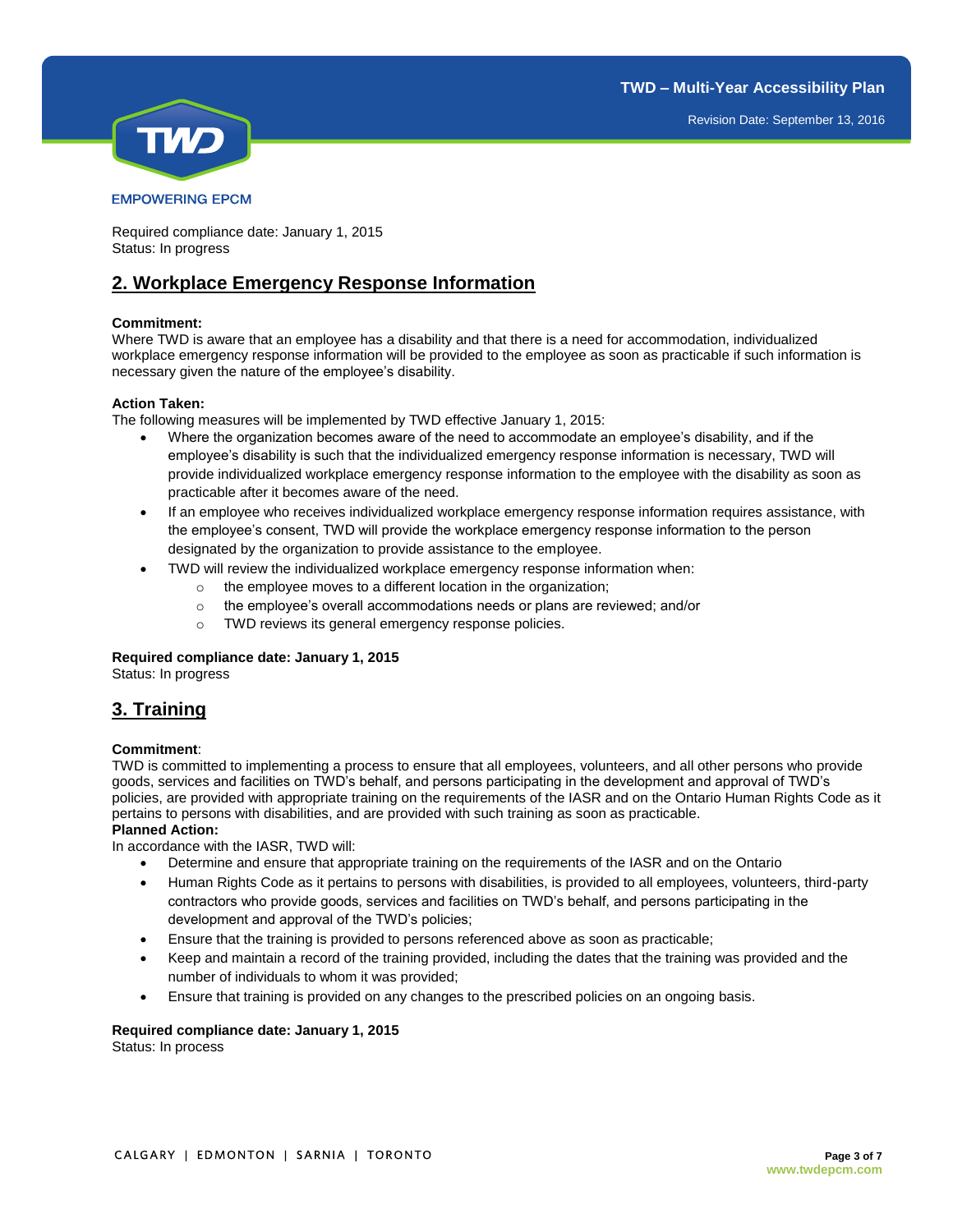

# **4. Information and Communication Standards**

## **Commitment:**

TWD is committed to complying with the provisions of the AODA in respect of this requirement, with the objective of making applicable company information and communications accessible to persons with disabilities.

## **(i) Feedback, Accessible Formats and Communication Supports Planned Action:**

In accordance with the IASR, TWD will:

- Ensure that feedback processes are accessible to persons with disabilities by providing or arranging for the provision of accessible formats and communications supports, upon request. The organization will notify the public about the availability of accessible formats and communication supports.
- Except as otherwise provided for under the IASR, provide or arrange for the provision of accessible formats and communication supports upon request for persons with disabilities in a timely manner that takes into account the person's accessibility needs.
- Consult with the person making the request in determining the suitability of an accessible format or communication support.
- Notify the public about the availability of accessible formats and communication supports.

### **Required compliance date:**

## **January 1, 2015 – Feedback-related provisions January 1, 2016 – Accessible formats & Communication Supports-related**  Status: In process

#### (ii) Accessible Websites and Web Content

#### **Planned Action:**

In accordance with the IASR, TWD will ensure that TWD's public websites and online content conform with the World Wide Web Consortium Web Content Accessibility Guidelines (WCAG) 2.0, Level A (new websites and online content) by January 1, 2014, to Level AA for all content by January 1, 2021. Required compliance date: January 1, 2014 – WCAG 2.0 Level A – new Internet websites and web content, January 1, 2021 – WCG 2.0 Level AA – all Internet websites and web content, except for exclusions set out in the IASR.

Status: In process

# **5. Employment Standards**

## **(i) Recruitment**

## **Commitment**:

TWD is committed to complying with the provisions of the AODA in respect of this requirement, with the objective of making the recruitment process accessible to persons with disabilities.

Planned Action:

In accordance with the IASR, TWD will do the following:

## **Recruitment General**

TWD will notify employees and the public of the availability of accommodation for applicants with disabilities in the recruitment process. This will include:

- A review and, as necessary, modification of existing recruitment policies, procedures, processes and templates.
- Specifying that accommodation is available for applicants with disabilities, on TWD's website and on job postings.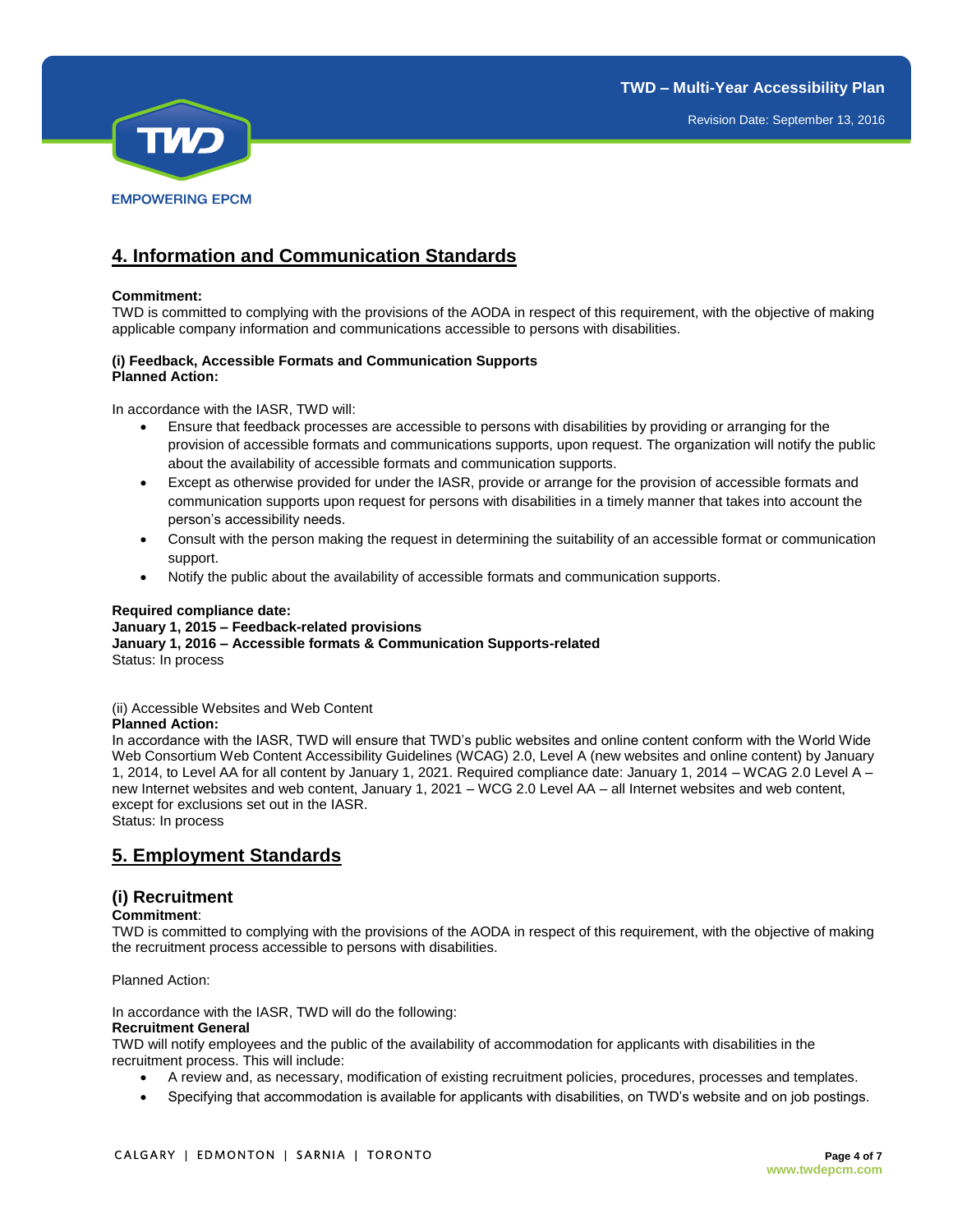

### **Recruitment, Assessment and Selection**

TWD will notify job applicants, when they are individually selected to participate in an assessment or selection process that accommodations are available upon request in relation to the materials or processes to be used in the assessment/selection process. This will include:

- A review and, as necessary, modification of existing recruitment policies, procedures, processes and templates;
- Inclusion of availability of accommodation notice as part of the script in the scheduling of an interview and/or assessment; If a selected applicant requests an accommodation, consult with the applicant and arrange for provision of suitable accommodations in a manner that takes into account the applicant's accessibility needs due to disability.

#### **Notice to Successful Applicants**

When making offers of employment, TWD will notify the successful applicant of its policies for accommodating employees with disabilities. This will include:

- A review and, as necessary, modification of existing recruitment policies, procedures, processes and templates;
- Inclusion of notification of TWD's policies on accommodating employees with disabilities in offer of employment letters.

#### **Required compliance date: January 1, 2016 Status: Future-dated**

### **(ii) Employee Supports**

## **Commitment:**

TWD is committed to complying with the provisions of the AODA in respect of this requirement, with the objective of informing employees of available accessibility supports.

#### **Planned Action:**

In accordance with the IASR, TWD will:

- Inform its employees of its policies used to support its employees with disabilities, including, but not limited to, policies on the provision of job accommodations that take into account an employee's accessibility needs due to disability.
- Provide the information required to new employees as soon as practicable after they begin their employment.
- Provide updated information to its employees whenever there is a change to existing policies on the provision of job accommodations that take into account an employee's accessibility needs due to disability.
- Where an employee with a disability requests it, consult with the employee to provide or arrange for the provision of accessible formats and communication supports for:
- Information that is needed in order to perform the employee's job; and
- Information that is generally available to employees in the workplace.
- TWD will consult with the employee making the request in determining the suitability of an accessible format or communication support.

Required compliance date: January 1, 2016 Status: Future-dated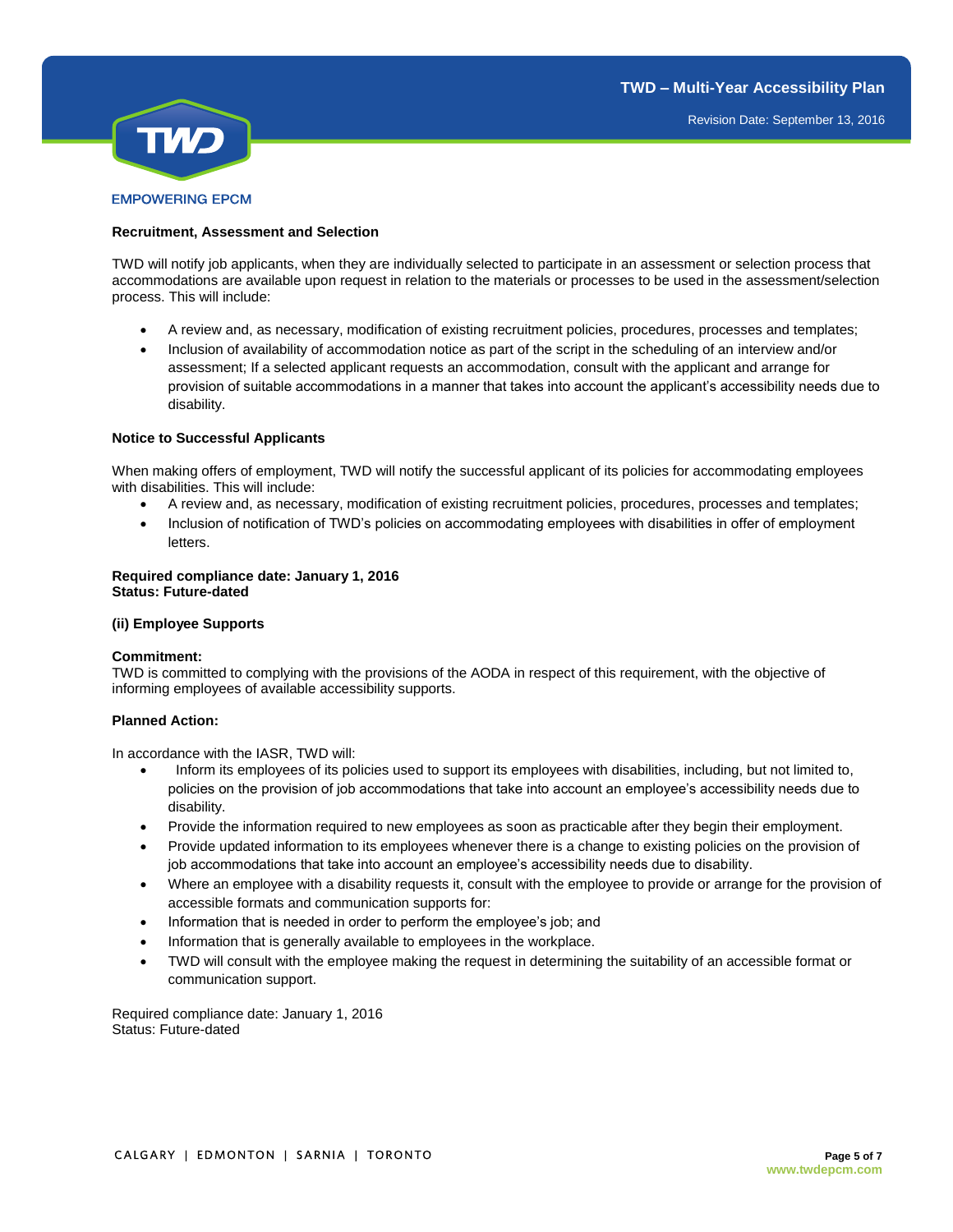

## **Documented Individual Accommodation Plans/Return to Work Process**

#### **Commitment:**

TWD is committed to complying with the provisions of the AODA in respect of this requirement, with the objective of improving accommodation and return to work processes in the workplace.

#### **Planned Action:**

TWD's existing policies will be reviewed to include processes that TWD will follow to accommodate an employee with a disability and to facilitate an employee's return to work after absenteeism due to disability. TWD will review and assess the existing policies to ensure that they include a process for the development of documented individual accommodation plans for employees with a disability, if such plans are required.

TWD will ensure that the process for the development of documented individual accommodation plans includes the following elements:

- The manner in which an employee requesting accommodation can participate in the development of the individual accommodation plan.
- The means by which the employee is assessed on an individual basis.
- The manner in which TWD can request an evaluation by an outside medical or other expert, at TWD's expense, to assist TWD in determining if accommodation can be achieved and, if so, how accommodation can be achieved.
- The manner in which the employee can request the participation of a representative from their bargaining agent, where the employee is represented by a bargaining agent, or other representative from the workplace, where the employee is not represented by a bargaining agent, in the development of the accommodation plan.
- The steps taken to protect the privacy of the employee's personal information.
- The frequency with which the individual accommodation plan will be reviewed and updated and the manner in which it will be done.
- If an individual accommodation plan is denied, the manner in which the reasons for the denial will be provided to the employee.
- The means of providing the individual accommodation plan in a format that takes into account the employee's accessibility needs due to disability. Individual accommodation plans will:
	- If requested, include any information regarding accessible formats and communications supports provided, as required in the Standard;
	- If required, include individualized workplace emergency response information, as required in the Standard; and
	- Identify any other accommodation that is to be provided. TWD will ensure that the return to work process as set out in its existing policies outlines the steps TWD will take to facilitate the employee's return to work after a disability-related absence, outlines the development of a written individualized return to work plan for such employees, and requires the use of individual accommodation plans, as discussed above, in the return to work process.

Required compliance date: January 1, 2016 Status: Future-dated